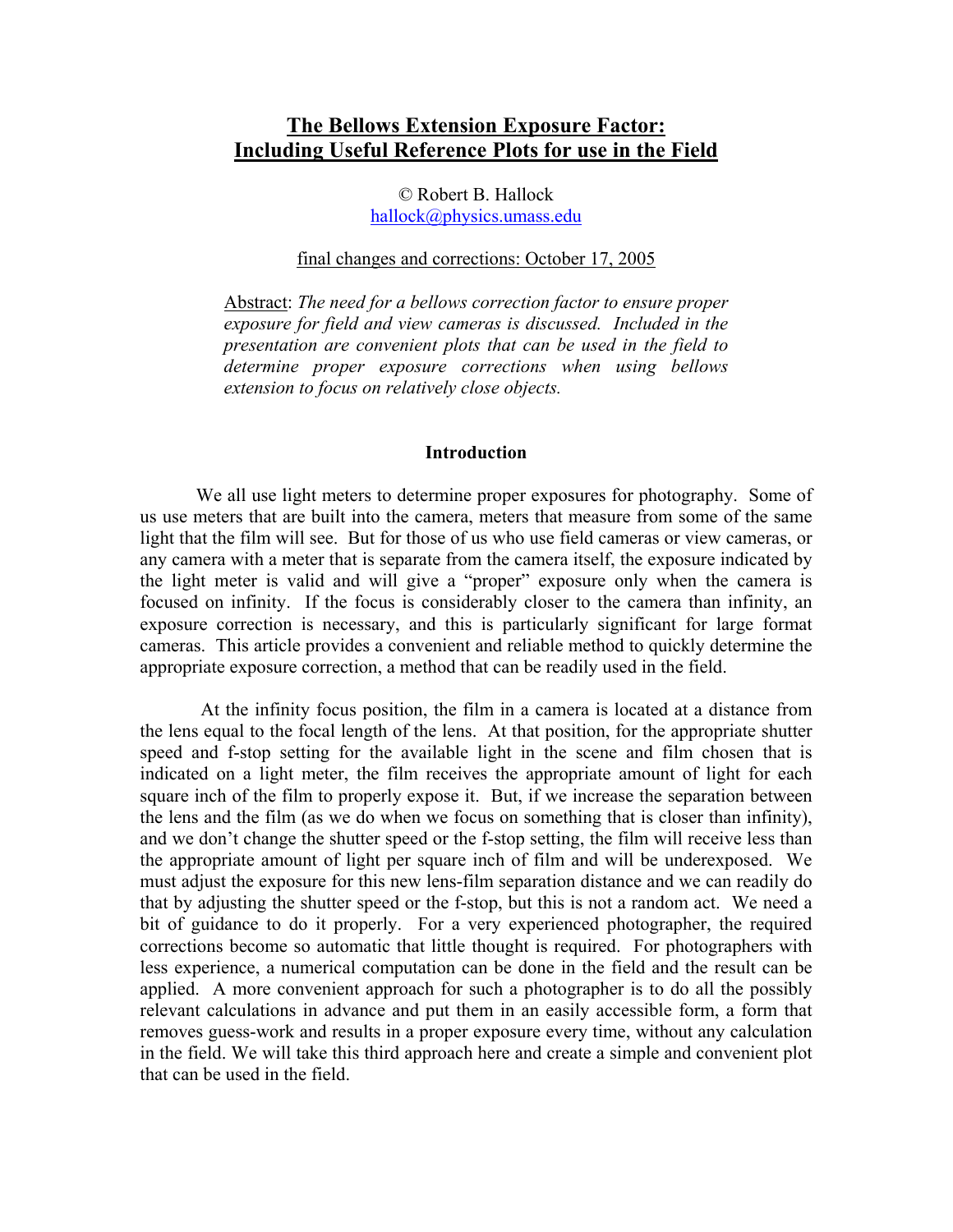#### **The Need for Exposure Adjustment**

First, we remind ourselves in more detail why we need to make this correction. Figure 1, presents a side-view sketch of the position of the film plane in the back of a camera for a situation where, for example, the camera has been focused at infinity. The scene is to the left and the film to the right. The straight line paths of the light that reach the extremities of the film (the top and bottom of the sheet of film that is viewed edgewise) are shown as two solid lines. Where the solid lines cross at a point represents the position of the lens at the front of the camera. All the light between the two solid lines strikes the film. We have shown the path that the light would take beyond the film (if the film and back of the camera were not present) as dashed lines and have shown the light ray that passes through the center of the lens and hits the center of the film as a horizontal dashed line. For convenience and simplicity of discussion, we imagine here that light from the entire field of view of the lens covers the film plane.



Figure 1: *Illustration of a field camera focused on a scene at infinity (with the scene shown closer to the lens than infinity for practical purposes). For this case the distance between the lens and the film is equal to the focal length of the lens and the image is in focus on the film. And, for convenience we have imagined that the entire field of view of the lens just fits on the film.* 

Now, using the same lens with the same field of view, if we focus on something at a distance closer than infinity, we have to increase the separation between the film and the lens. This is because when the object of our interest is closer to the lens, the in-focus image of that object is located further from the lens than it was previously. Thus, some of the light from the field of view of the lens that previously hit the film and helped to expose it will miss the film. It will now be underexposed because it will not get enough light. This situation is shown in Figure 2.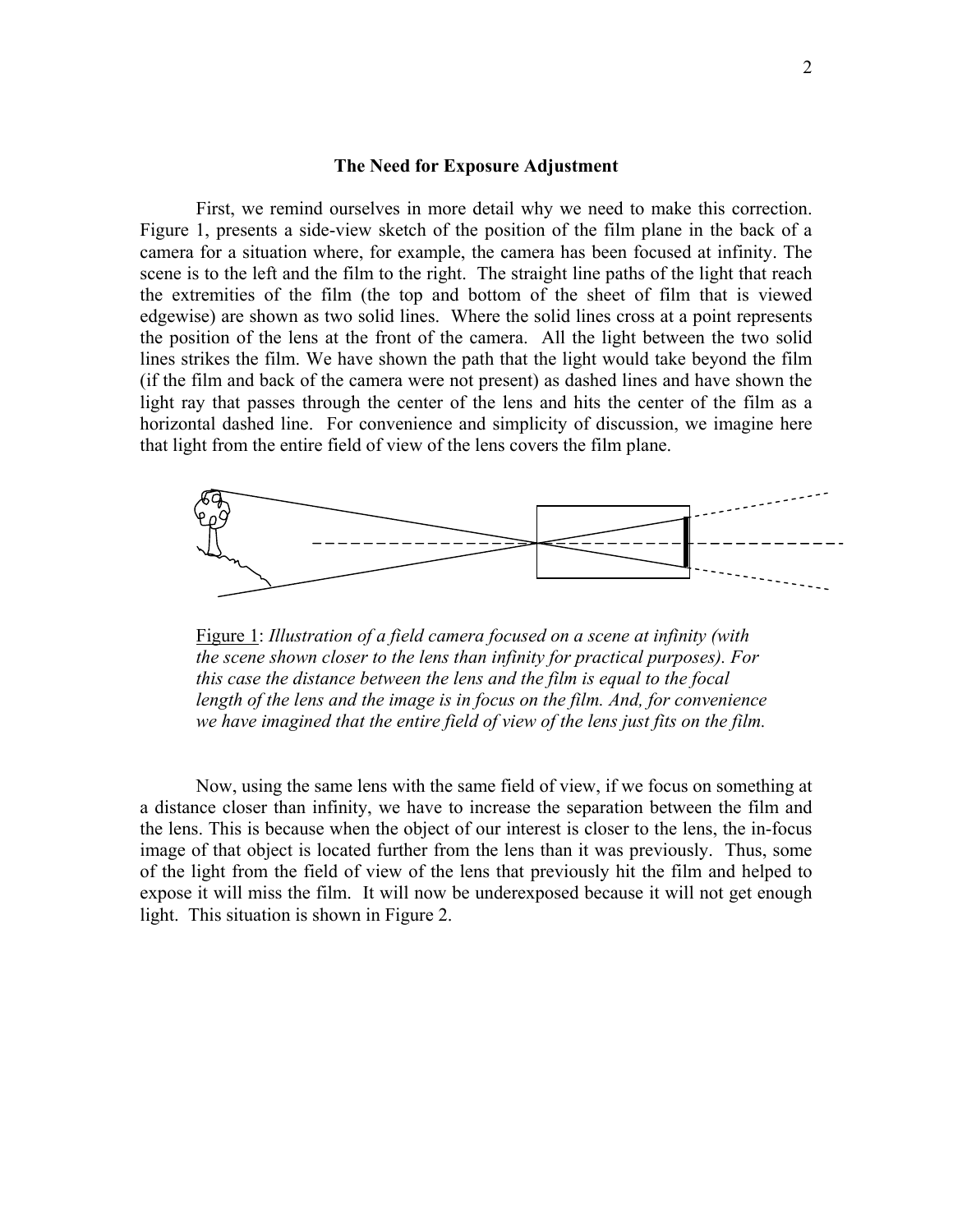

Figure 2: *Illustration of a field camera focused on an object closer than infinity, to illustrate the greater lens to film plane distance in this case compared with the case in Figure 1. Again, we have show the light that comes from the entire field of view of the lens. In this case, some of that light misses the film. Unless we make a correction, the film will now be underexposed.*

The exposure time and/or the diameter of the lens opening must be increased to compensate. The required exposure correction depends in a straightforward way on the new distance between the film plane and the lens compared with the old distance between the film plane and the lens when the focus was at infinity. This correction factor is traditionally termed the bellows correction factor, or the bellows extension factor, the bellows factor, or simply the *exposure factor*. Although we will not dwell on the mathematics, the relationship is that the exposure factor is given by the ratio of the square of the new lens-to-film-plane distance to the square of the old (infinity-focus) lens-tofilm-plane distance. This can be readily computed in the field, but doing this in advance and keeping a plot of the results handy makes things more convenient. The proper exposure factors for several lenses with focal lengths from 90 mm to 305 mm are shown in Figure 3 as a function of the distance between the center of the lens and the position of the film plane (ground glass).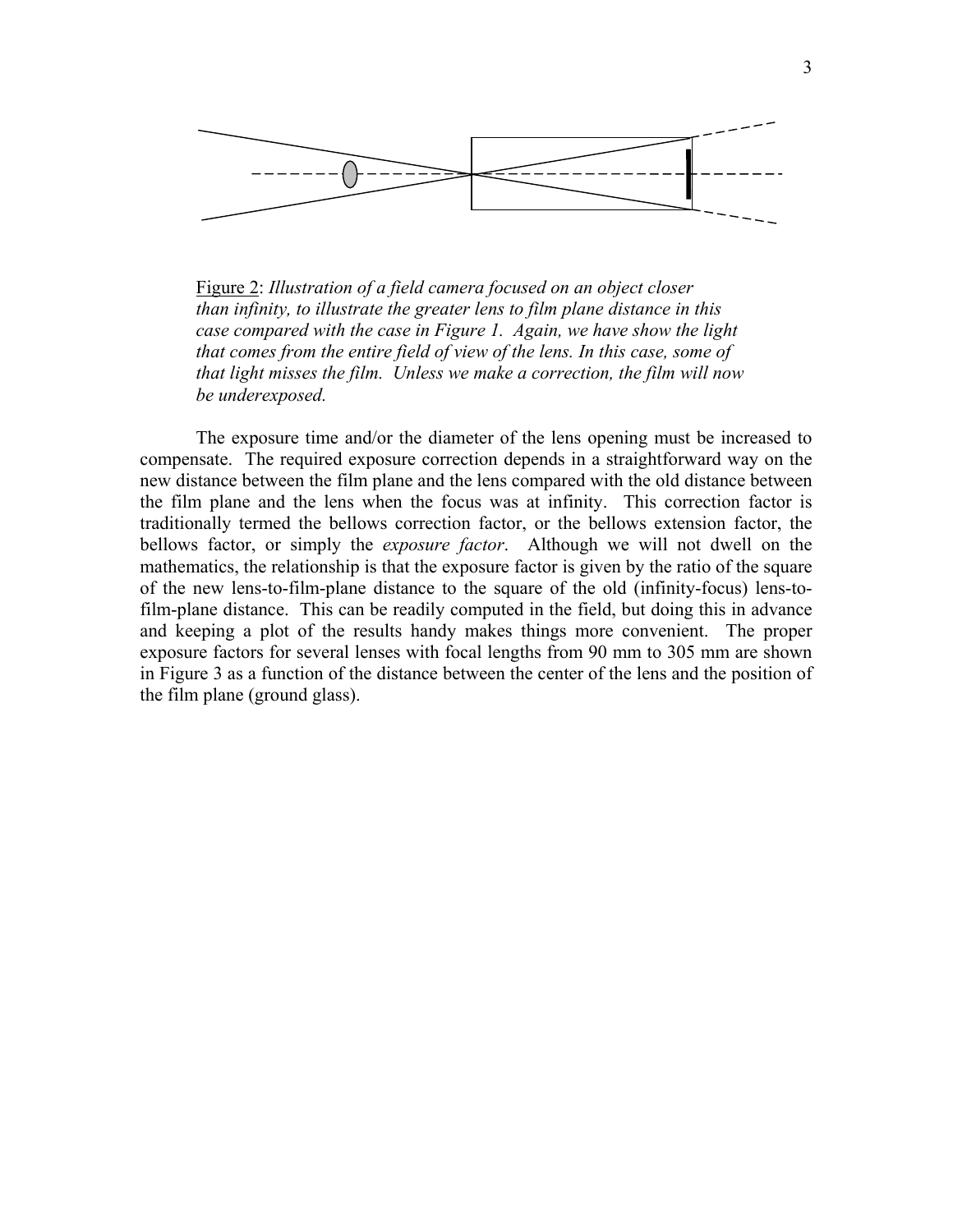

Figure 3: *Exposure factors as a function of the lens center to film plane distance for a range of lenses of focal length from 90 mm to 305 mm, as might be commonly used for photography with a 4 x 5 camera. As an example, (discussed more fully in the text), we consider the case of a 150 mm lens. If the focus was at infinity, the lens to film plane distance would be 150 mm, i.e. 5.91 inches, the exposure factor would be 1.0 and no correction would be needed. If, however, the lens were to be focused on something closer that resulted in, for example, a lens to film plane separation of 9.0 inches, an exposure factor of about 2.3 would be required. A millimeter scale is provided at the top of the plot for those who prefer to measure distances in millimeters rather than inches. (1 inch = 25.4 mm)* 

 To use the figure with a field or view camera, one measures the distance from the ground glass to the center of the lens, keeps in mind the focal length of the lens, and reads the correction factor from the plot. (Since the lens is thick, how do you know where the center of the "lens" is? Set the focus on infinity and measure the distance from the film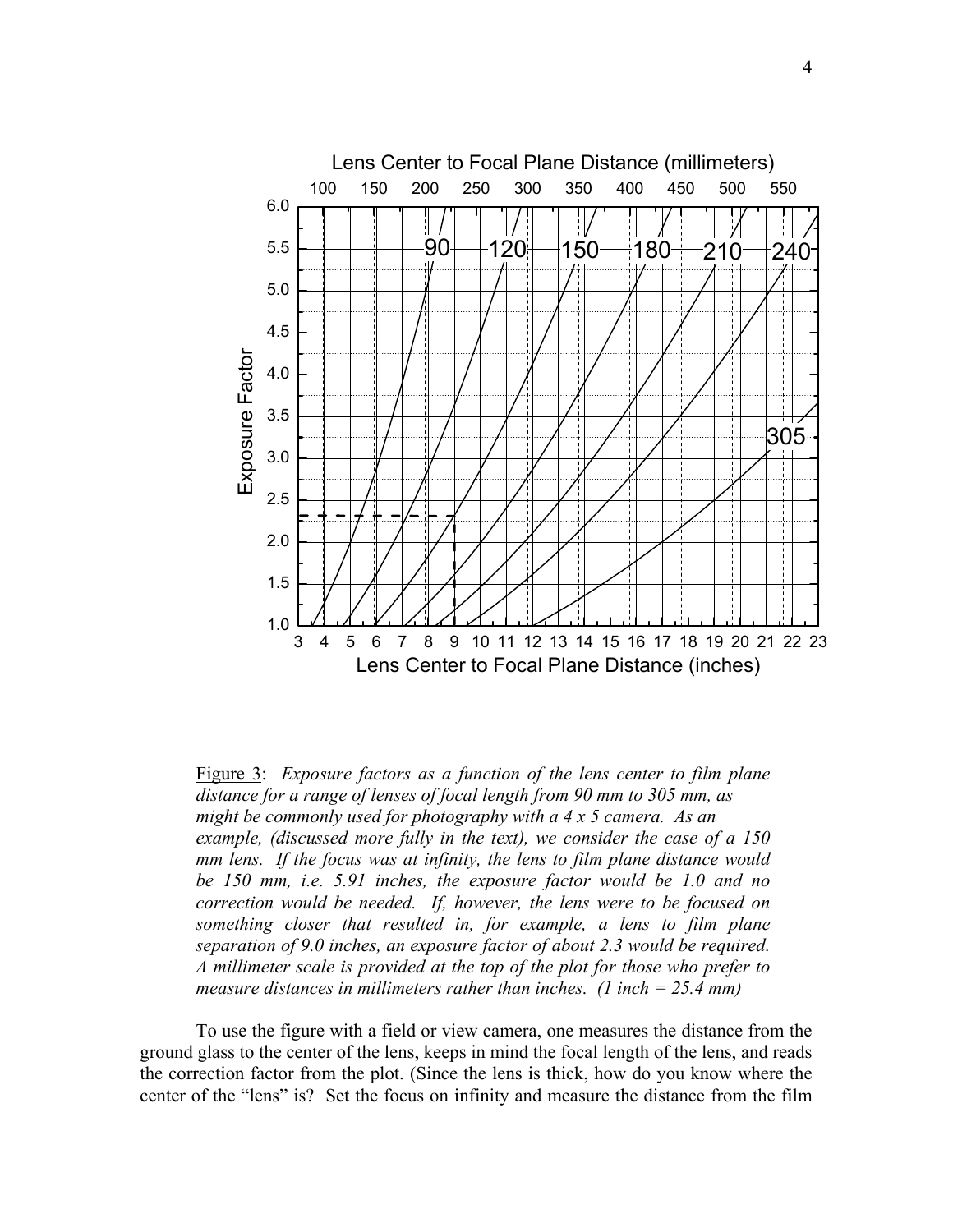plane to a position on the lens equal to the focal length of the lens. This location on the lens, which can be marked on the body of the lens or simply remembered, is the effective center of the lens for all measurements.) All that is required in the field is a ruler and a copy of the plot. A very convenient and portable ruler is a flexible cloth tape ruler of the type that is available in most sewing or fabric stores.

 As an example, suppose we are using a lens with a focal length of 150 mm. For such a lens, the infinity focus has the film plane at a distance that is 150 mm (i.e. 5.91 inches) from the center of the lens. For this situation the curved line on the plot associated with the 150 mm lens meets the lens to film plane distance axis at 5.91 inches and the exposure factor is 1.0 since no correction is needed. If we focus on an object in a scene that is closer to the camera, there will be a new, larger, distance between the film plane and the center of the lens. For example, suppose the new position of the film plane is 9 inches from the center of the 150 mm lens. In this case, making reference to Figure 3, we read the correction factor by moving along the curved line labeled by 150 mm until we reach a point directly above the distance of 9 inches. We then read from that point (on the 150 mm line) horizontally back to the left and find the exposure factor to be about 2.3. The dashed line on Figure 3 illustrates this case. This means that we must admit 2.3 times the amount of light that is indicated by the light meter to get a proper exposure. So, if the original shutter speed was 1/30 sec at, say, f/16, we need to make the exposure a bit more than double what the meter reading indicated. Since shutter speeds are discrete, we may not be able to correct this perfectly by shutter speed alone, and that is the case in this example. So, in this case, with a factor of 2.3 we shift the shutter speed by a factor of two to 1/15 sec and we shift the aperture a bit more open, say from f/16 to almost halfway between f/16 and f/11. This gets us close to the required correction of 2.3, close enough for a good exposure. If we were to make no correction, the film would be underexposed by more than one stop. (An exposure factor of 2 represents a factor of two in the amount of light, i.e. one stop.)

 As an illustration of the need for this sort of adjustment, consider figure 4, which is a photograph of peeling paint found on the side of an old trailer. The illumination was bright overcast. To focus on the curled paint required a substantial bellows extension, one close to the illustration presented in the discussion in the paragraph immediately above. An average of direct meter readings of the reflected light intensity from various regions of the paint indicated an exposure of ¼ second at f/32 and this had to be corrected by a shift in the time of exposure and a small shift in the aperture. The resulting negative was properly exposed as seen in the resulting print shown in figure 4.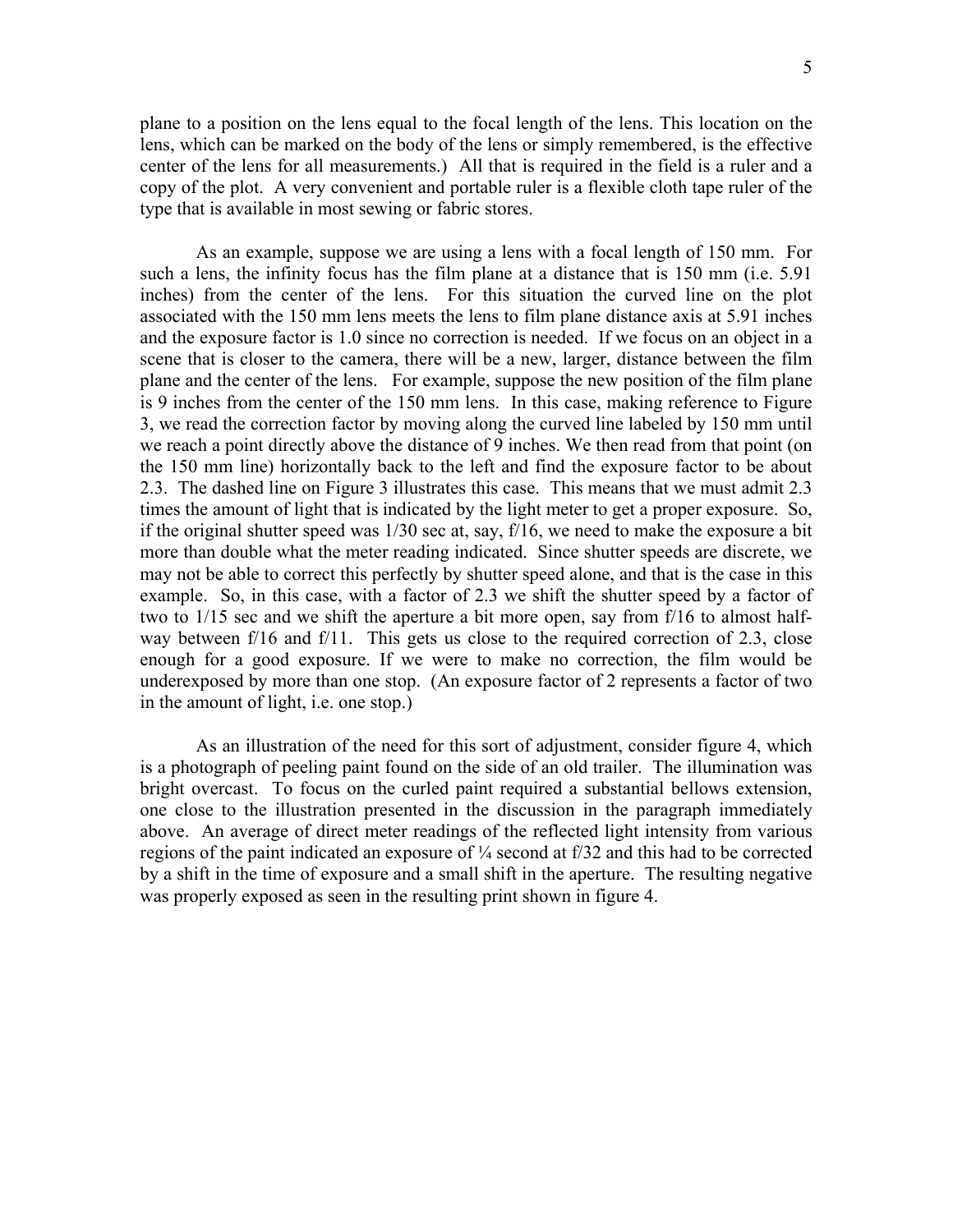

Figure 4. *Photograph of peeling paint on the side of an old trailer under conditions of bright overcast light. Here the proximity of the lens to the side of the trailer required a considerable bellows extension to bring the image into proper focus. A bellows factor of about 2.3 was necessary to achieve proper exposure.* 

 Figure 5 is a different version of Figure 3, useful for lenses of shorter focal length. Figure 6 is yet another version, useful for longer focal length lenses such as might be used with 8 x 10 and other large format cameras.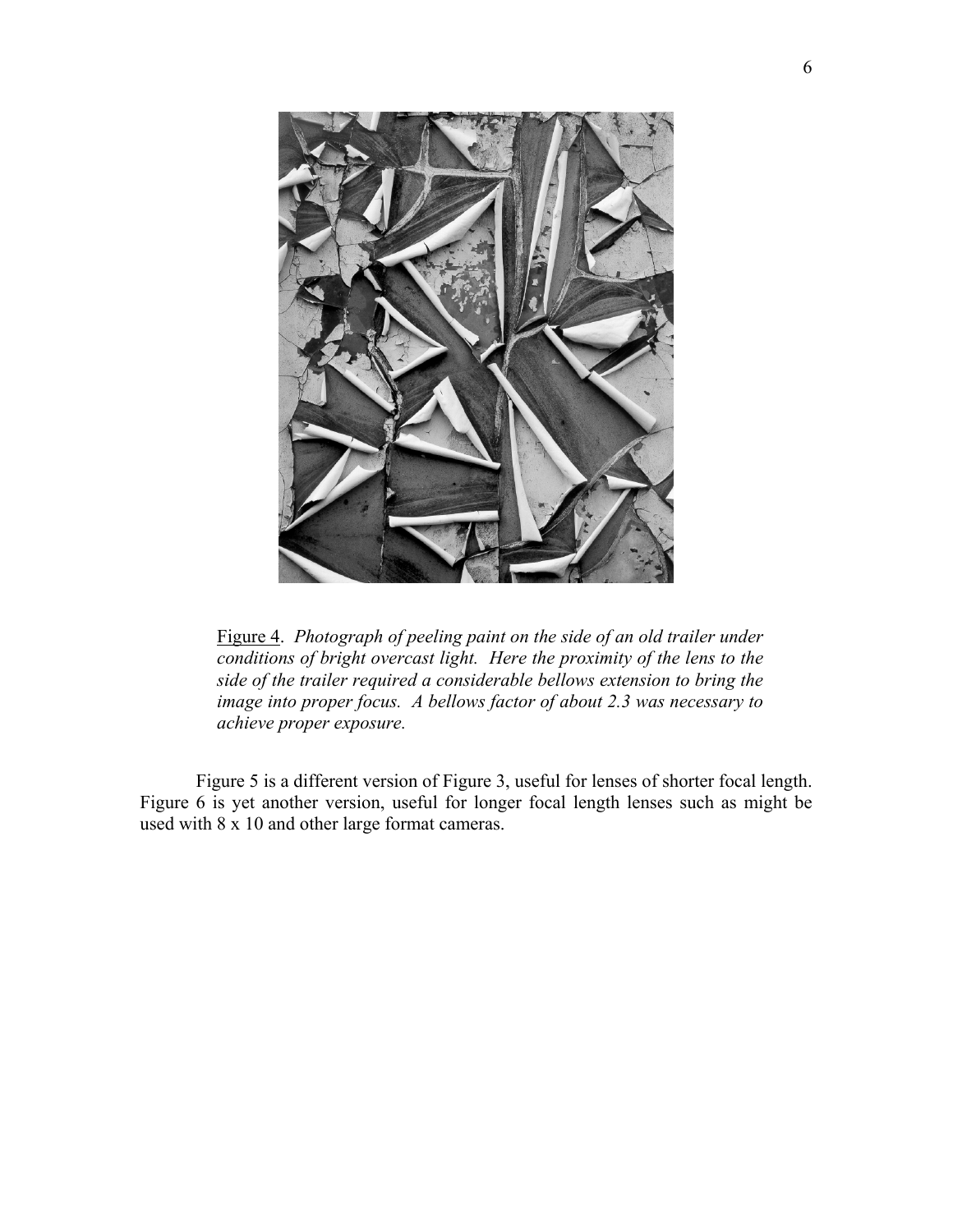

 Figure 5. *Similar to Figure 3, but for use with shorter focal length lenses.*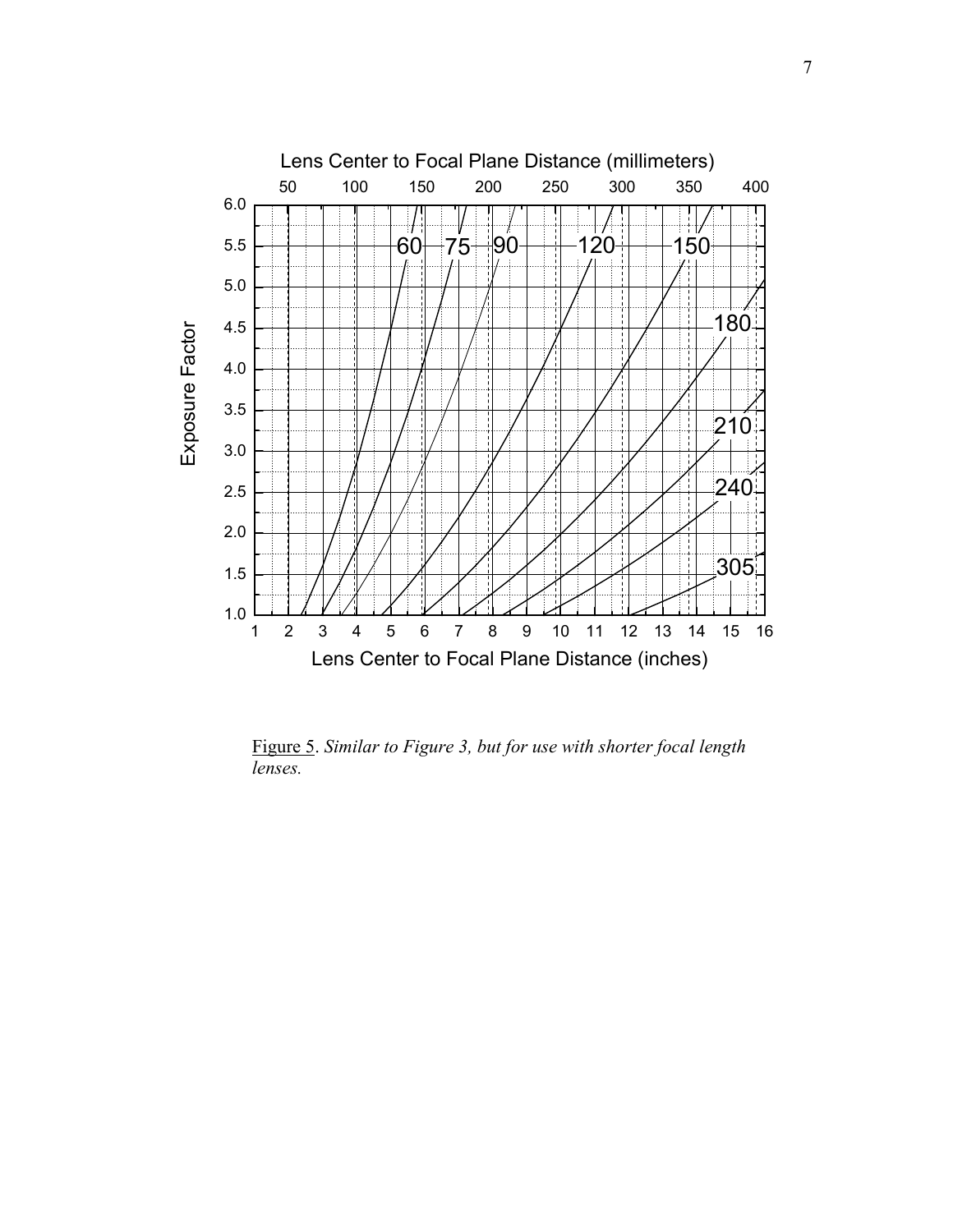

 Figure 6. *Similar to Figure 3, but for use with longer focal length lenses as might be appropriate for 8 x 10 cameras.* 

# **Summary**

 As noted at the beginning, many cameras have built-in exposure meters that automatically account for this correction. And, it is the case that for small format cameras the changes in distance between the lens and the film plane that take place without the use of extension tubes or bellows are often rather small. But, for those who use field or view cameras, the use of a plot such as presented here is a very convenient way to avoid exposure errors in the field when focusing on objects that are relatively close to the camera.